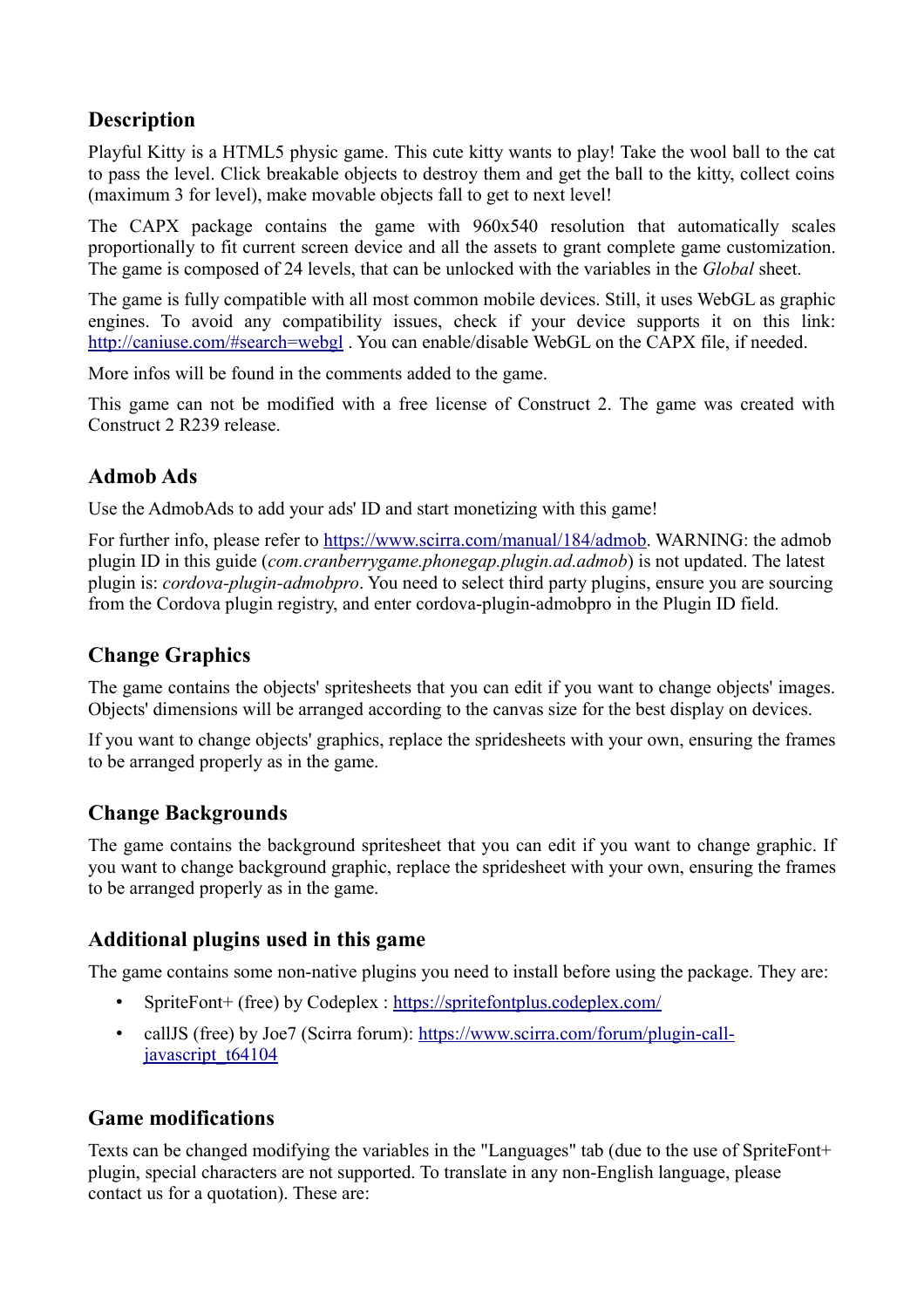- "TEXT ORIENTATION" : Please set your device to landscape orientation to play this game properly
- "TEXT\_LEVEL" : LEVEL
- "TEXT\_SELECTLEVEL" : SELECT LEVEL
- "TEXT\_LEVELCOMPLETE" : LEVEL COMPLETE
- "TEXT\_SCORE" : SCORE:
- "TEXT\_COINS" : COINS:
- "TEXT\_WIN" : YOU WON!
- "TEXT\_GAMEOVER" : GAME OVER
- "TEXT HELP1" : This cute kitty wants to play! Take the wool ball to the cat to pass the level.
- "TEXT HELP2" : Click breakable objects to destroy them and get the ball to the kitty, collect coins (maximum 3 for level), make movable objects fall to get to next level!
- "TEXT\_YES" : YES
- "TEXT\_NO" : NO
- "TEXT\_PTS" : PTS
- "TEXT\_WARNING" : WARNING! If you continue you will lose all the saved data! Are you sure?
- "TEXT\_BREAKABLE" : BREAKABLE
- "TEXT\_UNBREAKABLE" : UNBREAKABLE

Some game values can be changed modifing the variables in the "Global" tab. These are:

- "WAIT TIME" : 3; This variable is used in some parts to add some waiting time to actions (in seconds)
- "COINS POINTS" : 100, How many points each coin is valued
- "GETPOINTS": 300, How many points the ball to get is valued
- "SLEEP TIME" : 5, How many seconds will the cat wait for any touch, before going to sleep
- "IDLETIME": 10, How many seconds to wait for cat's idle animation
- "LOSE TIME" : 3, How many times the player can lose before the cat will lose its temper!
- "FPSVAR" : 0,025, Frame per seconds

## **Wordpress Plugin**

[CTL Arcade](http://codecanyon.net/item/ctl-arcade-wordpress-plugin/13856421?ref=codethislab) will allow you to add a real arcade on your worpress website, in this way your users will be more involved and will stay connected longer.

It's possible to add Ads banner at the beginning of each game and at the end of each level. This will give you a new tool to increase your revenues.

Your own users will promote your website sharing their scores on the main Social Networks, with